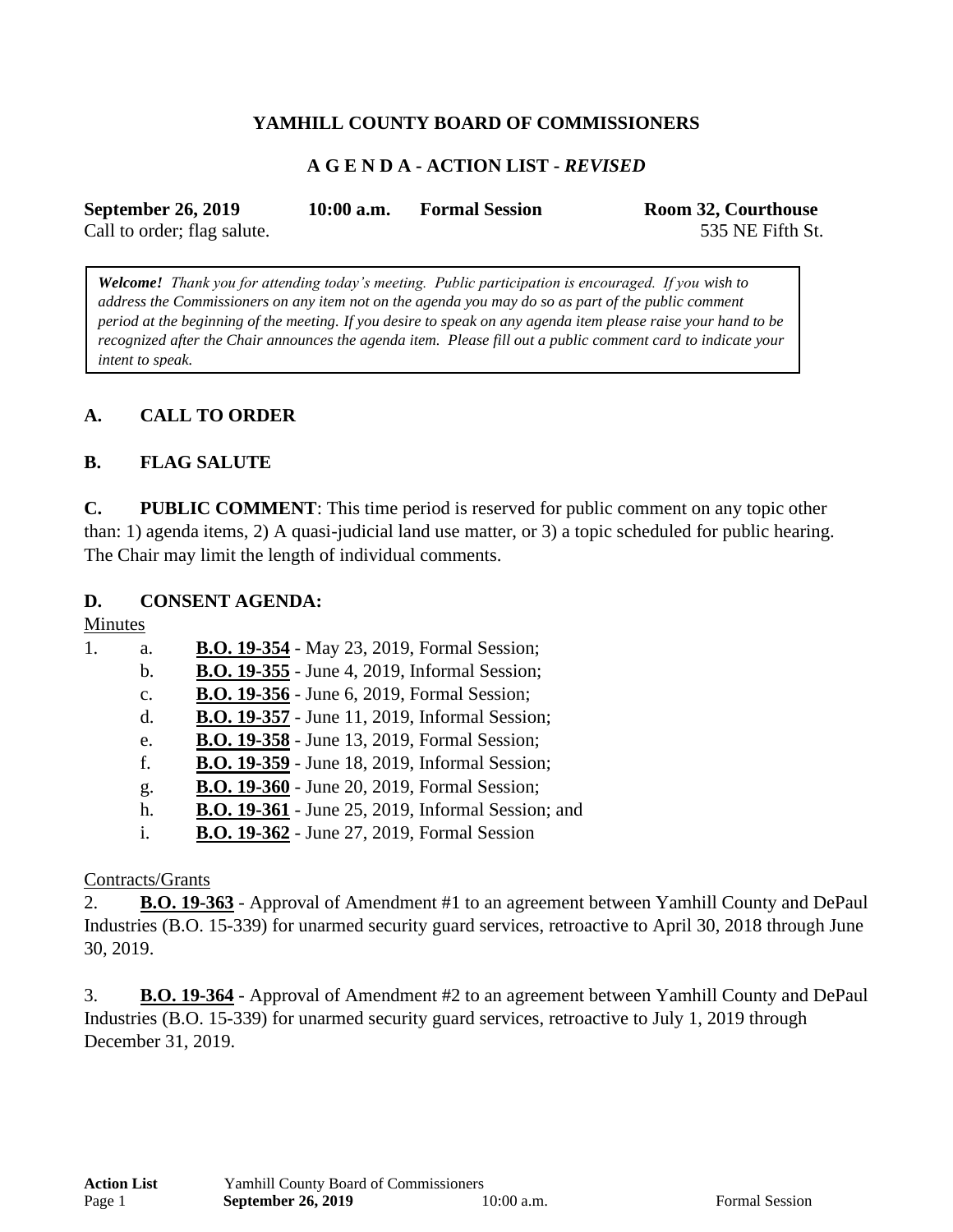4. **B.O. 19-365** - Approval to authorize the Planning and Development Department to submit a grant application to the State of Oregon Department of Environmental Quality (DEQ) Solid Waste Orphan Site, estimated amount of \$23,609, for the purpose of installing six (6) new gas monitoring probes at the closed Newberg Landfill.

5. **B.O. 19-366** - Approval of Amendment #2 to Agreement #159833 (B.O. 19-222) between Yamhill County Health and Human Services and the Oregon Health Authority for public health services to include additional funding in the amount of \$158,086.

## Licenses

6. **B.O. 19-367** - Approval of purchasing SQL Server and Windows DataCenter licenses in the amount of \$51,524.12 for the 2019-20 fiscal year.

# **Committees**

7. **B.O. 19-368** - Approval of the reappointment of Gregory Tompkins to the Mental Health and Developmental Disabilities Advisory Committee for a term to expire May 2020.

8. **B.O. 19-369** - Approval to appoint Commissioner Richard L. "Rick" Olson as the voting delegate for Yamhill County at the Federal Land Management Subcommittee Meeting.

# Surplus

9. **B.O. 19-370** - Approval of declaring the following items as surplus from the Sheriff's Office to be purchased by a third-party for private purpose:

- a. (1) Glock 22 .40 cal. Gen 3 S/N KTX789
- b. (3) .40 cal. Magazines

# Misc.

10. **B.O. 19-371** - Approval of authorizing agreements with the following grant recipients and awarding the 2019 Economic Development Small Grant and Strategic Investment Funds: Strategic Investment Fund:

- a. Berger International \$64,600
- b. MacMarket \$64,600
- c. City of Willamina  $-$  \$20,674

# Small Grant Program:

- d. Carlton and Coast Tavern \$10,000
- e. Chehalem Center Association (Chehalem Cultural Association) \$10,000
- f. Chehalem Valley Chamber of Commerce \$10,000
- g. Flag & Wire Coffee Company \$10,000
- h. Yamhill County Tourism Partnership (Visit McMinnville) \$10,000

## **E. OLD BUSINESS:** None.